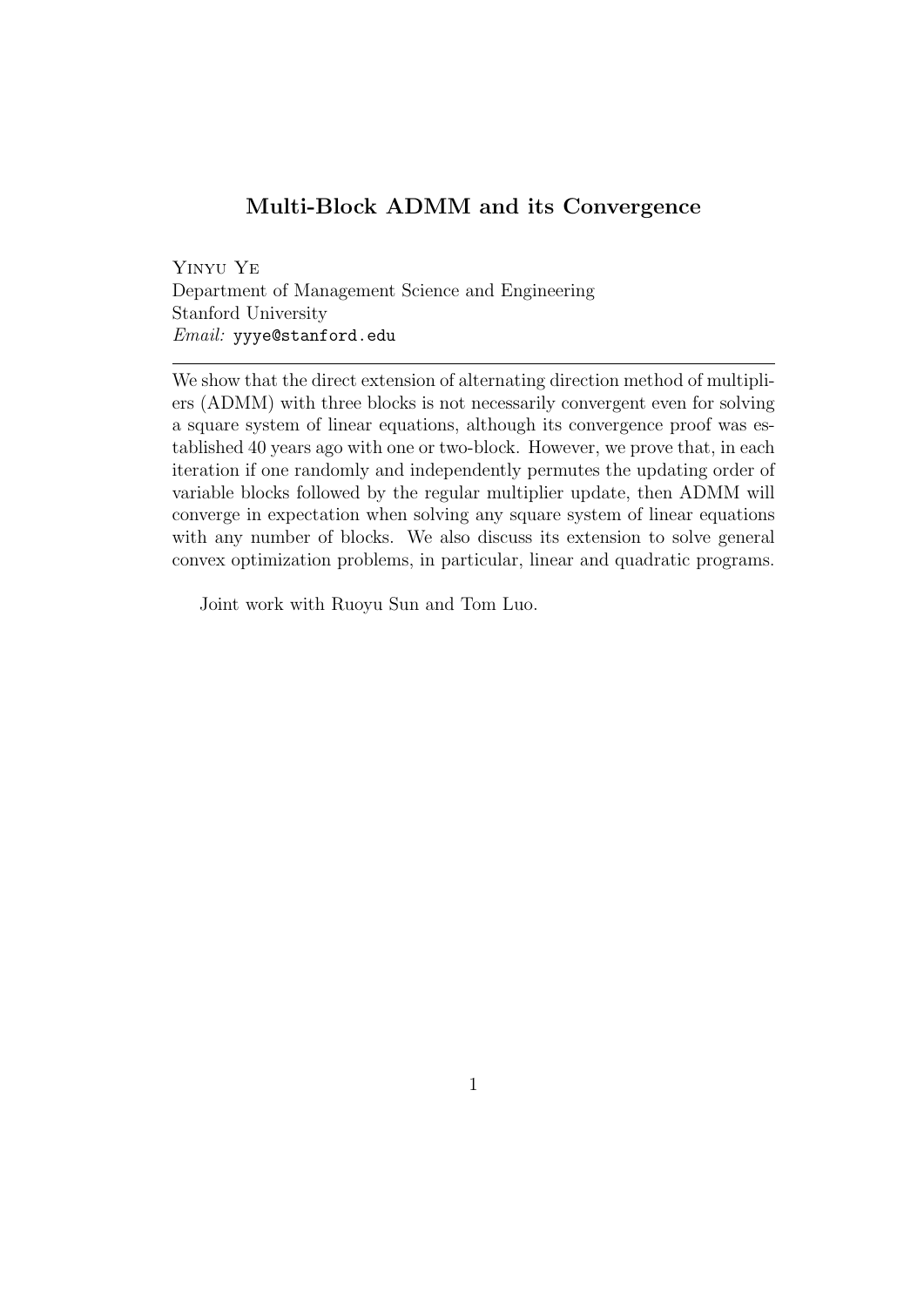#### Optimization for High Dimensional Data

Tao Yao Pennsylvania State University Email: tyy1@engr.psu.edu

we consider folded concave penalized sparse linear regression (FCSLR), an important statistical model aimed for high-dimensional data analysis problems. Due to the presence of a folded concave penalty, the problem formulation involves both nonsmoothness and nonconvexity. We show that local solutions satisfying a second order necessary condition (SONC) entail good estimation accuracy with a probability guarantee. We discuss (1) a novel potential reduction method (PR) and (2) a new mixed integer linear programming-based global optimization (MIPGO) scheme. This talk is based on joint work with Hongcheng Liu, Runze Li and Yinyu Ye.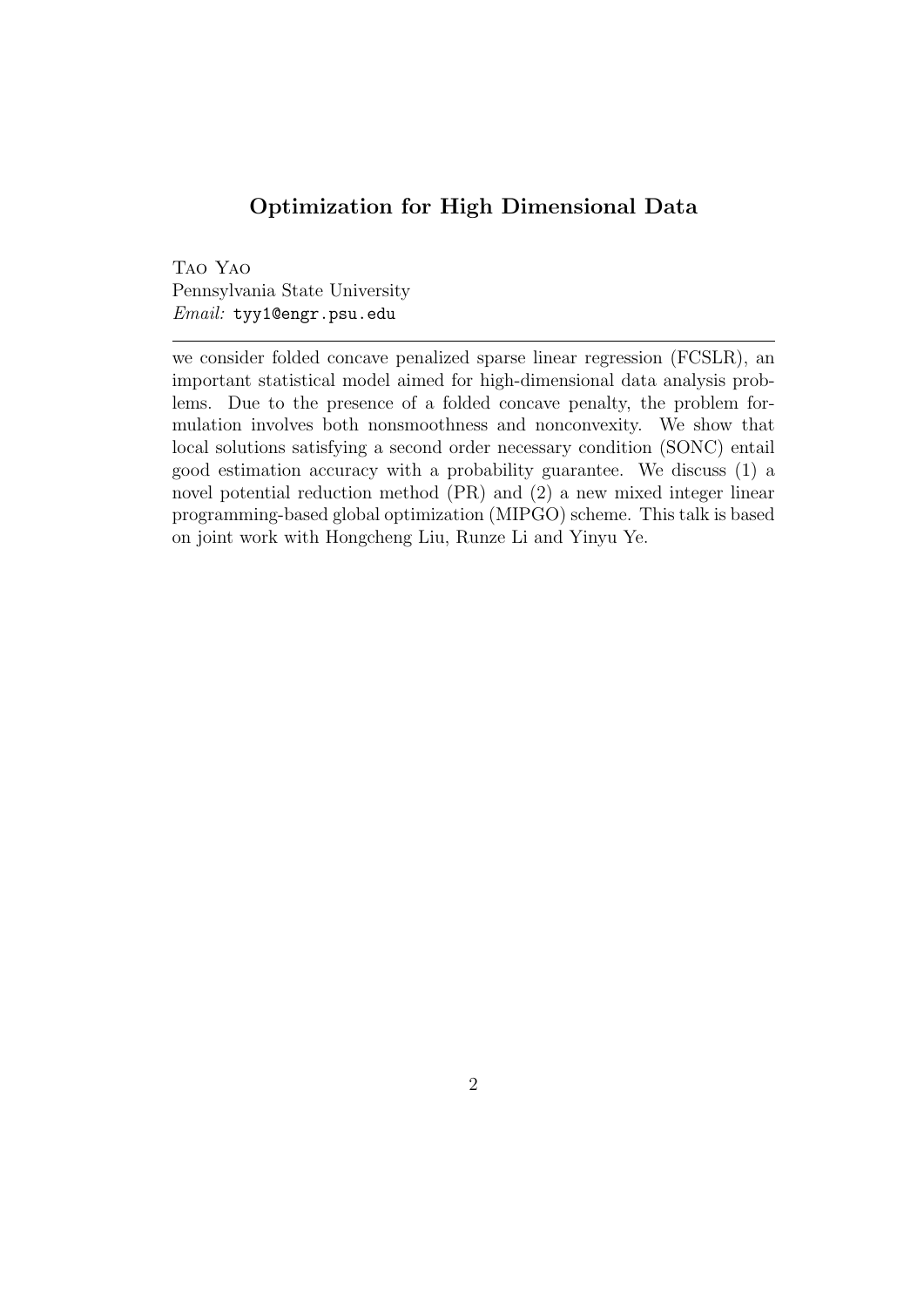### Efficient Approaches for Two Big Data Matrix Optimization Problems

ZHAOSONG LU Department of Mathematics Simon Fraser University, Canada Email: zhaosong@sfu.ca

In the first part of this talk, we consider low rank matrix completion problem, which has wide applications such as collaborative filtering, image inpainting and Microarray data imputation. In particular, we present an efficient and scalable algorithm for matrix completion. In each iteration, we pursue a rank-one matrix basis generated by the top singular vector pair of the current approximation residual and update the weights for all rank-one matrices obtained up to the current iteration. We further propose a novel weight updating rule to reduce the time and storage complexity, making the proposed algorithm scalable to large matrices. We establish a linear rate of convergence for the algorithm. Numerical experiments on many real-world large scale datasets demonstrate that our algorithm is much more efficient than the state-of-the-art algorithms while achieving similar or better prediction performance.

In the second part we consider the problem of estimating multiple graphical models simultaneously using the fused lasso penalty, which encourages adjacent graphs to share similar structures. A motivating example is the analysis of brain networks of Alzheimer's disease, which involves estimating a brain network for the normal controls (NC), a brain network for the patients with mild cognitive impairment (MCI), and a brain network for Alzheimer's patients (AD). We expect the two brain networks for NC and MCI and for MCI and AD to share common structures but not to be identical to each other. We establish a necessary and sufficient condition for the graphs to be decomposable. As a consequence, a simple but effective screening rule is proposed, which decomposes large graphs into small subgraphs and dramatically reduces the overall computational cost. Numerical experiments on both synthetic and real data demonstrate the effectiveness and efficiency of the proposed approach.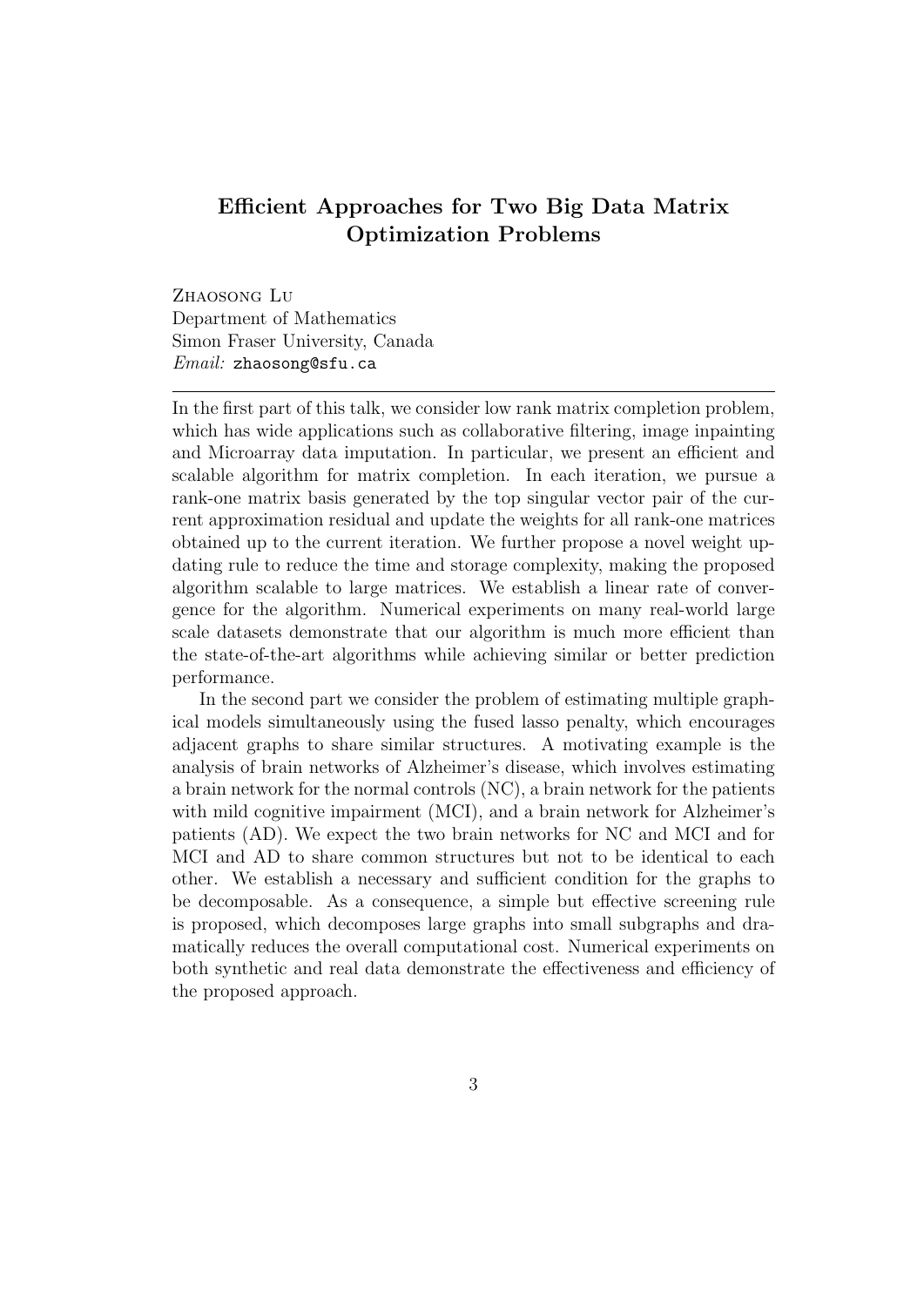### Optimal Joint Provision of Backhaul and Radio Access Networks

Zhi-quan Luo

University of Minnesota/The Chinese University of Hong Kong, Shenzhen Email: luoxx032@umn.edu

We consider a cloud-based heterogeneous network of base stations (BSs) connected via a backhaul network of routers and wired/wireless links with limited capacity. The optimal provision of such networks requires proper resource allocation across the radio access links in conjunction with appropriate traffic engineering within the backhaul network. In this work we propose an efficient algorithm for joint resource allocation across the wireless links and the flow control over the entire network. The proposed algorithm, which maximizes the min-rate among all the transmitted commodities, is based on a decomposition approach that leverages both the Alternating Direction Method of Multipliers (ADMM) and the weighted-MMSE (WMMSE) algorithm. We show that this algorithm is easily parallelizable and converges globally to a stationary solution of the joint optimization problem. The proposed algorithm can also be extended to networks with multi-antenna nodes and other utility functions.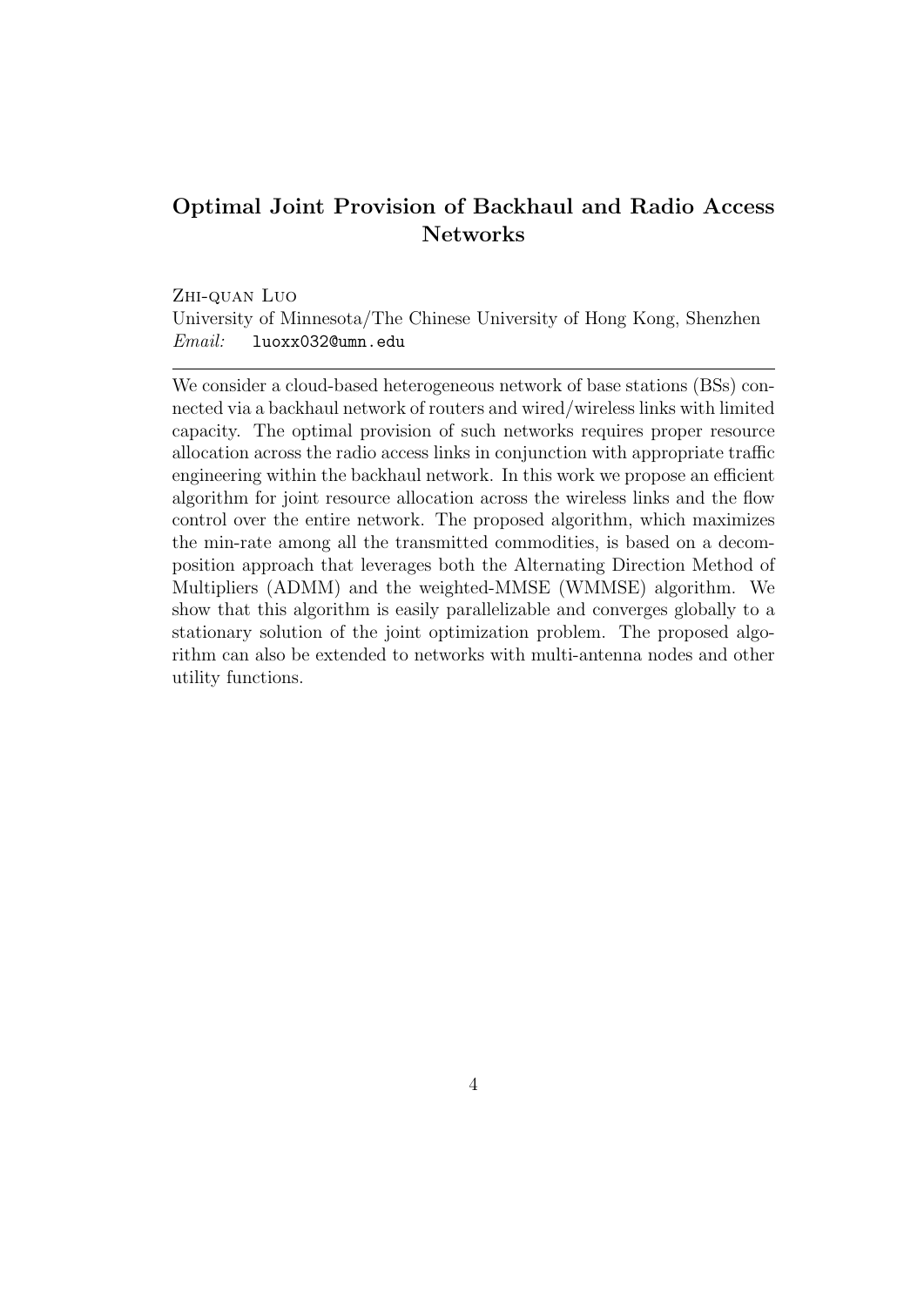# A Wavelet Frame Based Model for Smooth Functions and Beyond

Jianfeng Cai Department of Mathematics University of Iowa Email: jianfeng-cai@uiowa.edu

In this talk, we present a new wavelet frame based image restoration model that explicitly treats images as piecewise smooth functions. It estimates both the image to be restored and its singularity set. It can well protect singularities, which are important image features, and provide enough regularization in smooth regions at the same time. This model penalizes the  $\ell_2$ norm of the wavelet frame coefficients away from the singularity set, while penalizes the  $\ell_1$ -norm of the coefficients on the singularity set.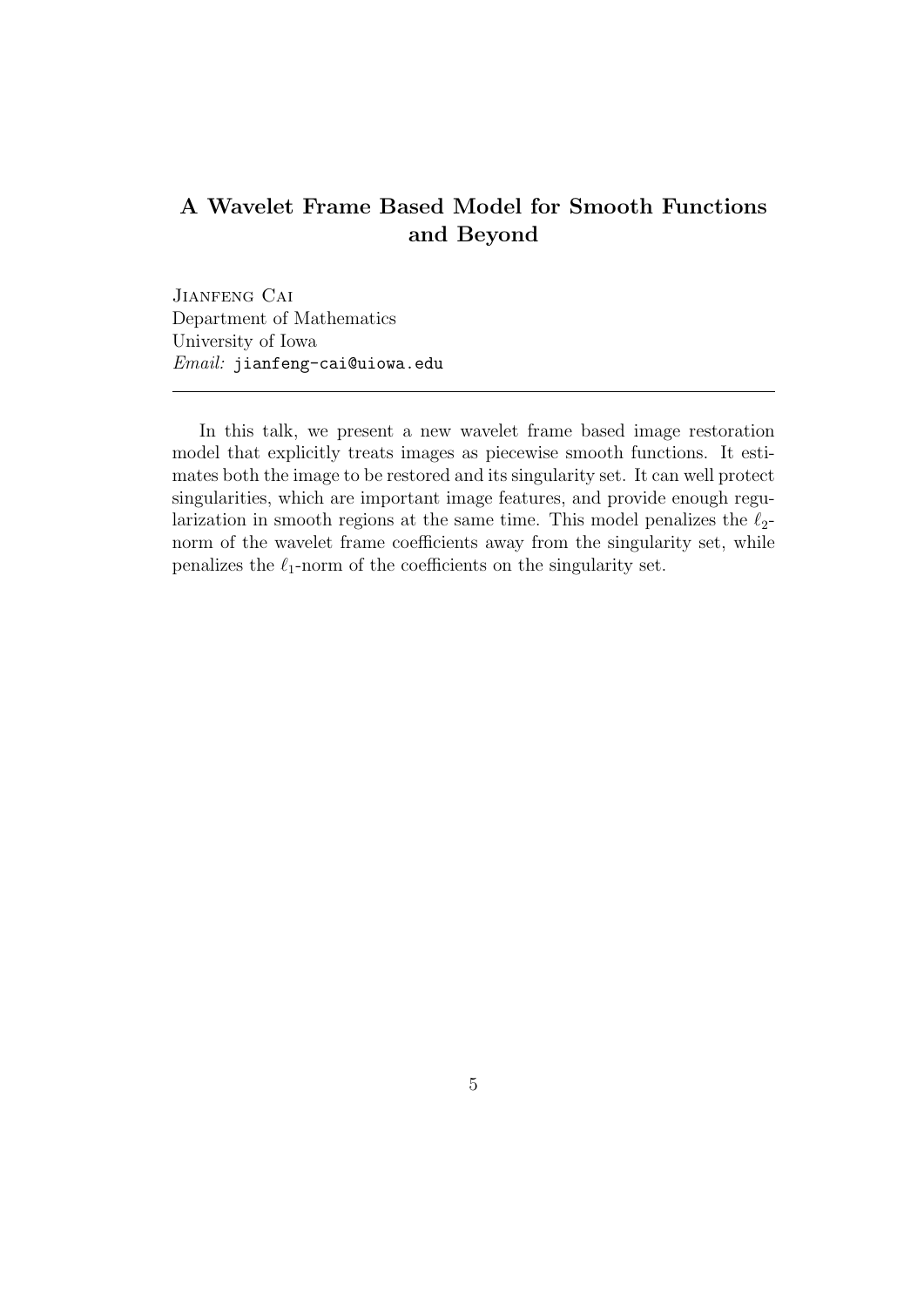### Some New Results on the Convergence of Multi-Block ADMM

Shiqian Ma

Department of Systems Engineering and Engineering Management The Chinese University of Hong Kong Email: sqma@se.cuhk.edu.hk

The alternating direction method of multipliers (ADMM) is widely used in solving structured convex optimization problems due to its superior practical performance. On the theoretical side however, a counterexample was shown by Chen et.al. indicating that the multi-block ADMM for minimizing the sum of  $N(N \geq 3)$  convex functions with N block variables linked by linear constraints may diverge. It is therefore of great interest to investigate further sufficient conditions on the input side which can guarantee convergence for the multi-block ADMM. In this talk, we present the following two new results regarding to the convergence of multi-block ADMM.

(1) The existing results on sufficient conditions for guaranteeing convergence of multi-block ADMM typically require the strong convexity on parts of the objective. In our work, we show convergence and convergence rate results for the multi-block ADMM applied to solve certain N-block  $(N > 3)$ convex minimization problems without requiring strong convexity. Specifically, we prove that the multi-block ADMM returns an  $\epsilon$ -optimal solution within  $O(1/\epsilon^2)$  iterations by solving an associated perturbation to the original problem; and the multi-block ADMM returns an  $\epsilon$ -optimal solution within  $O(1/\epsilon)$  iterations when it is applied to solve a certain sharing problem, under the condition that the augmented Lagrangian function satisfies the Kurdyka-Lojasiewicz property, which essentially covers most convex optimization models except for some pathological cases.

(2) It is known that the 2-block ADMM globally converges with any penalty parameter, i.e., it is a parameter free algorithm. In our work, we show that the unmodified 3-block ADMM is also parameter free, when it is applied to solving a certain sharing problem, which covers many interesting applications.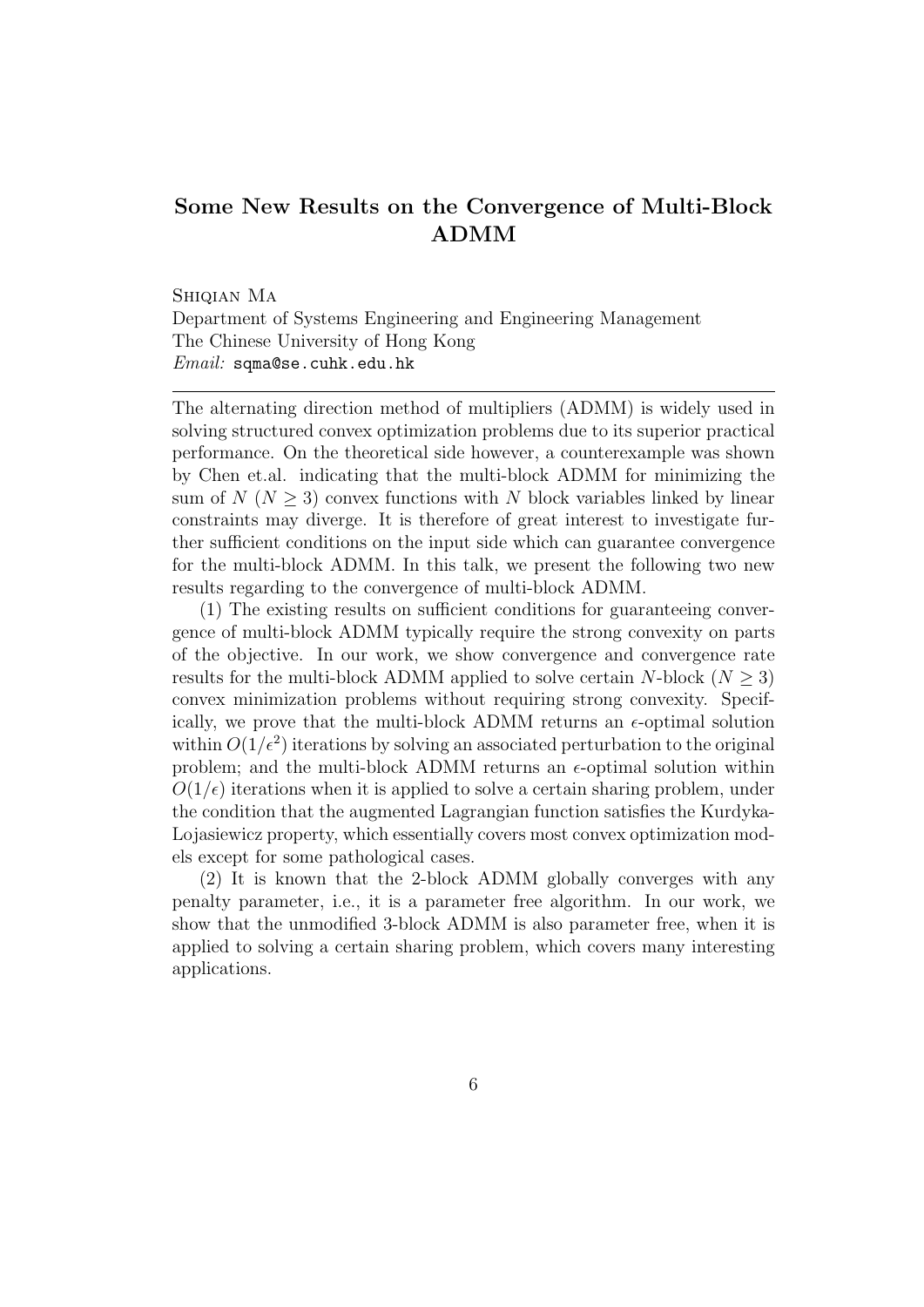### The Linearized Proximal Algorithm for Convex Composite Optimization with Applications

Chong Li Department of Mathematics Zhejiang University, China Email: cli@zju.edu.cn

We propose a linearized proximal algorithm (LPA) to solve a convex composite optimization problem. Each iteration of the LPA is a proximal minimization on the composition of the outer function and the linearization of the inner function at current iterate. The LPA has the attractive computational advantage in that the solution of each subproblem is a singleton, which avoids the difficulty of finding the whole solution set of the subproblem, as in the Gauss-Newton method (GNM), while it still maintains the same local convergence rate as that of the GNM. Under the assumptions of local weak sharp minima of order  $p$  ( $p \in [1, 2]$ ) and the quasi-regularity condition, we establish the local superlinear convergence rate for the LPA. We also propose a globalization strategy for LPA based on the backtracking linesearch and the inexact LPA, as well as the superlinear convergence results. We further apply the LPA to solve a feasibility problem, as well as a sensor network localization problem. Our numerical results illustrate that the LPA meets the demand for a robust and efficient algorithm for the sensor network localization problem.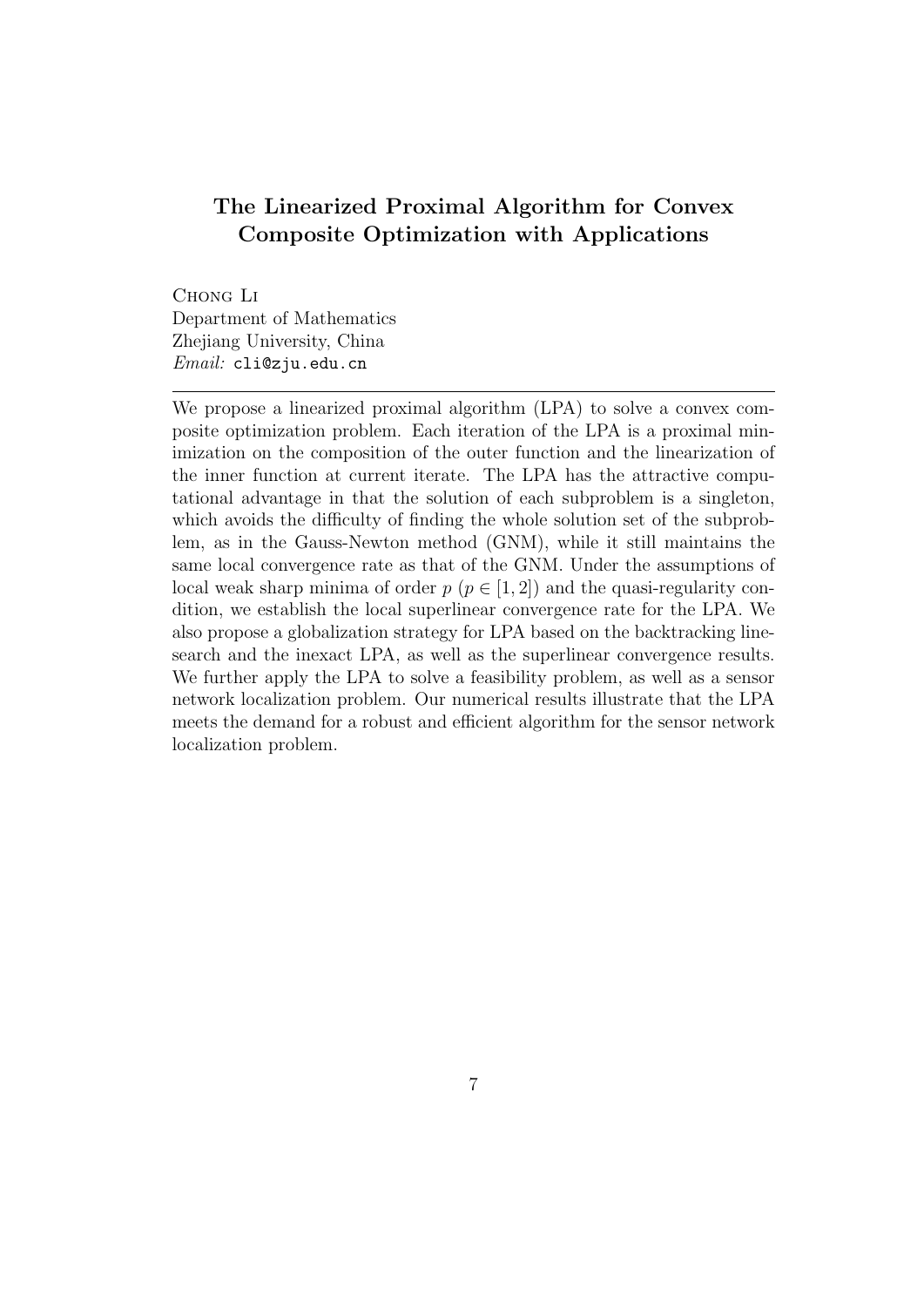# Douglas-Rachford Splitting for Nonconvex Feasibility Problems

Ting Kei Pong Department of Applied Mathematics The Hong Kong Polytechnic University Email: tk.pong@polyu.edu.hk

The Douglas-Rachford (DR) splitting method is a popular approach for finding a point in the intersection of two closed convex sets and has also been applied very successfully to various nonconvex instances, even though the theoretical justification in this latter setting is far from being complete. In this talk, we aim at understanding the behavior of the DR splitting in finding an intersection point of a closed convex set C and a possibly nonconvex closed set D. In particular, we adapt this method to minimize the square distance to C subject to D. When the stepsize is small and either C or D is compact, we show that the sequence generated is bounded and any cluster point gives a stationary point of the minimization problem. Moreover, if C and D are in addition semi-algebraic, then the whole sequence is convergent. We also discuss a generalization of the method to minimize the sum of a Lipschitz differentiable function and a proper closed function, both possibly nonconvex. We present preliminary numerical results comparing the DR splitting against the alternating projection method.

This is joint work with Guoyin Li.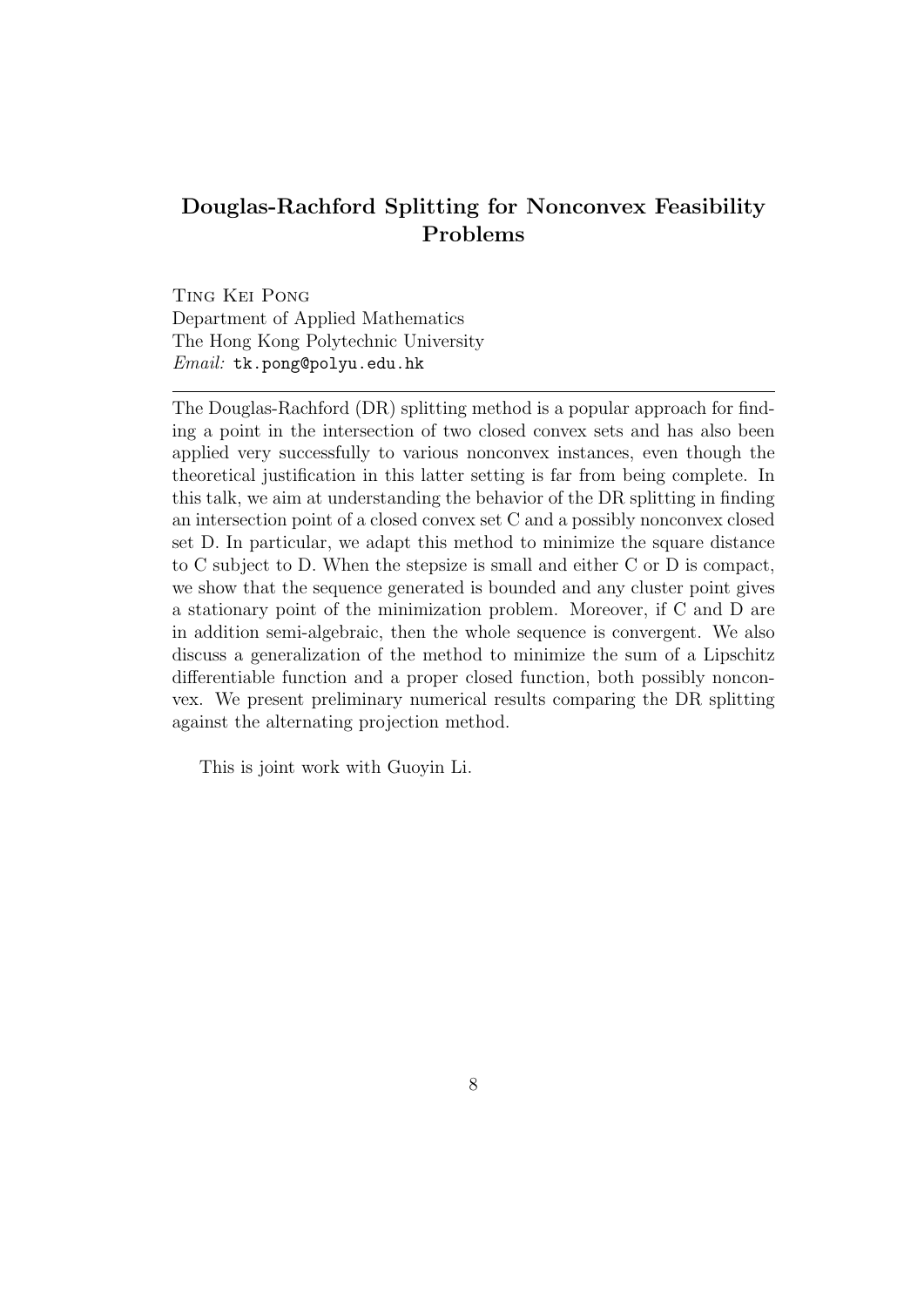# Newton-Krylov Methods for Problems with Embedded Monte Carlo Simulations

Tim Kelley Department of Mathematics North Carolina State University, USA Email: tim kelley@ncsu.edu

We analyze the behavior of inexact Newton methods for problems where the nonlinear residual, Jacobian, and Jacobian-vector products are the outputs of Monte Carlo simulations. We propose algorithms which account for the randomness in the iteration, develop theory for the behavior of these algorithms, and illustrate the results with an example from neutronics.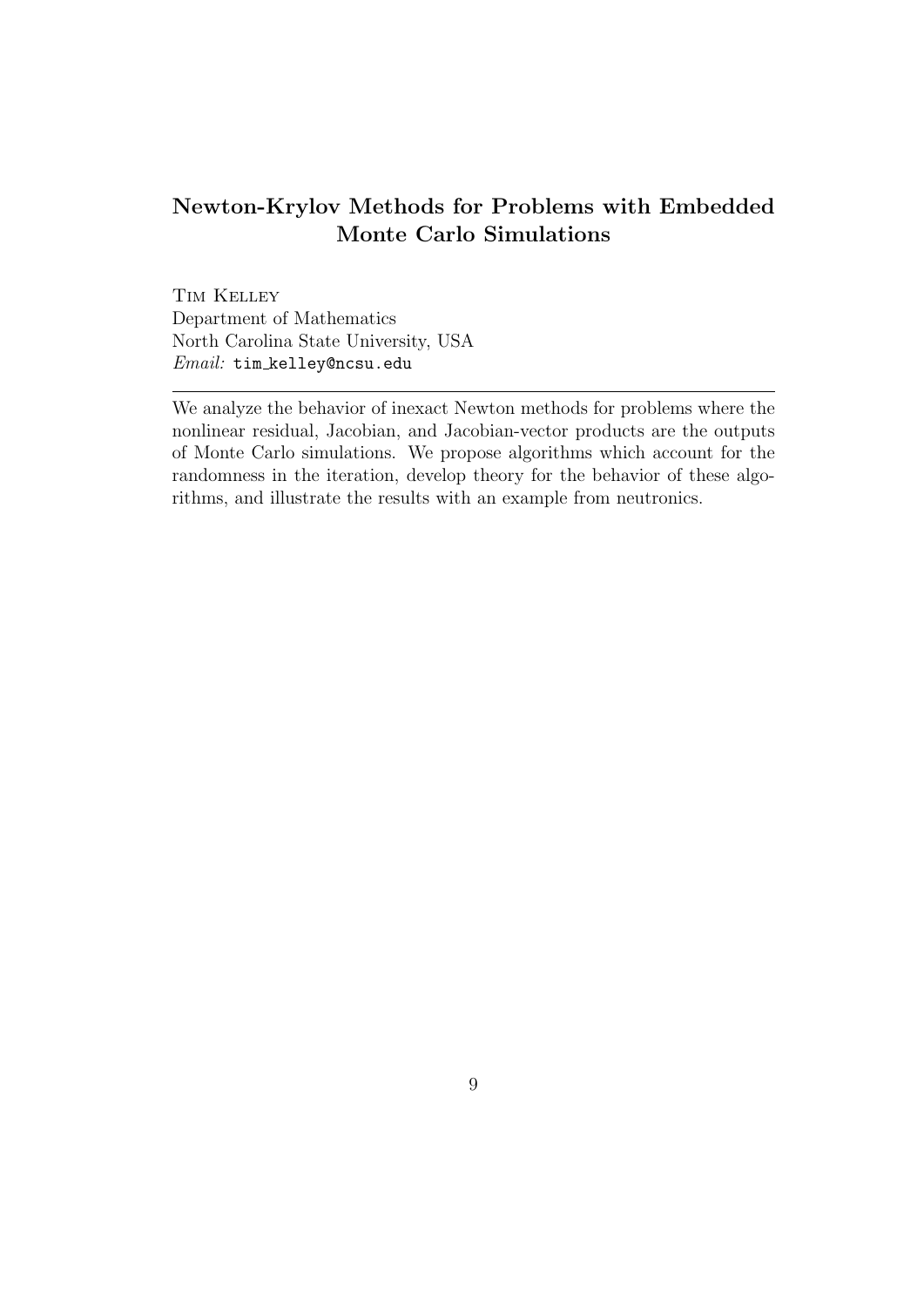# On Game Problems with Vector-Valued Payoffs

Guangya Chen Chinese Academy of Sciences Email: chengy@amss.ac.cn

In this talk we introduce Shapley's model on game problems with vectorvalued payoffs and Aumann's extension. We introduce also Aumann's works on utility functions and applications in research of this kind of game problems.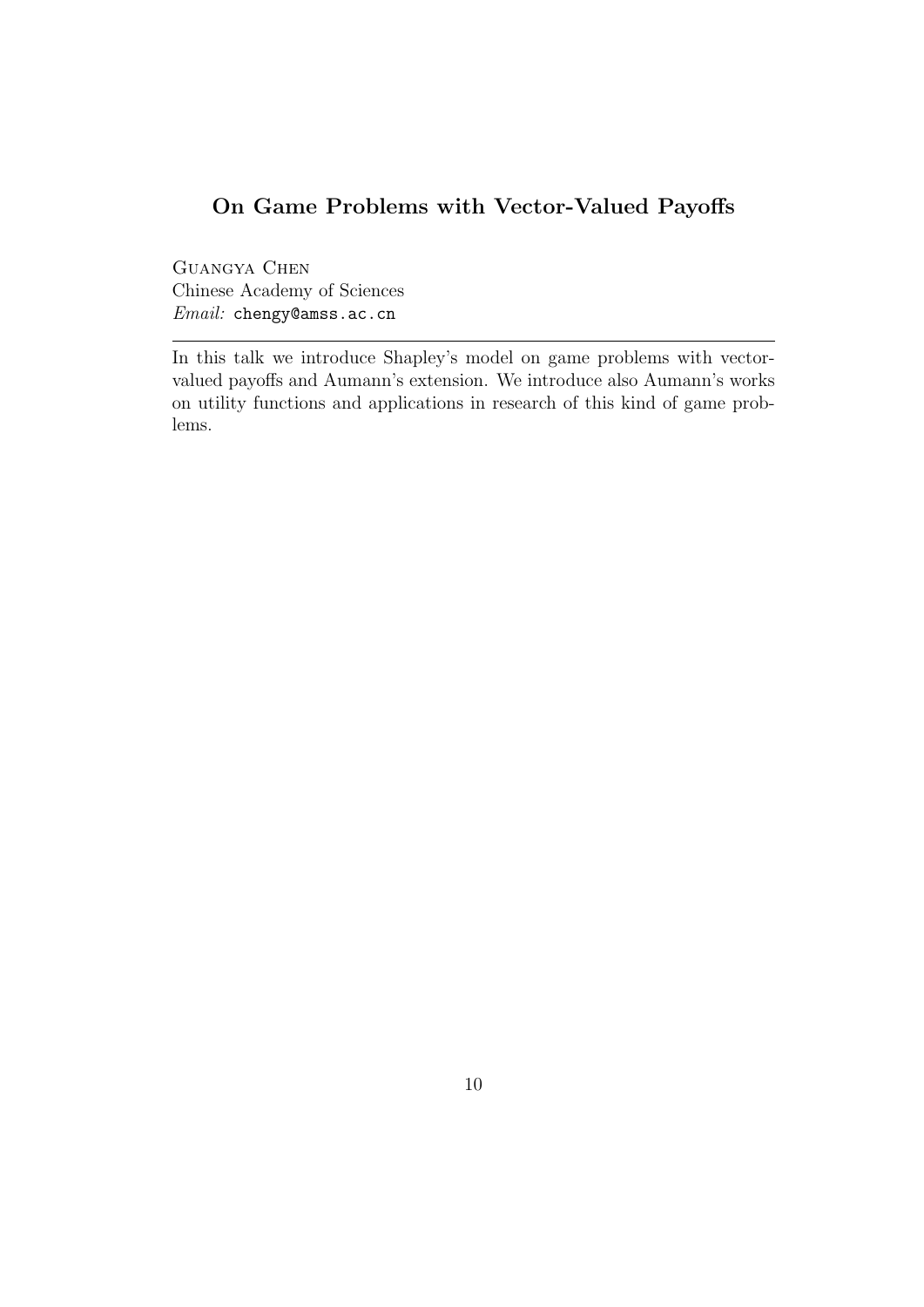# On Power Penalty Methods for Linear Complementarity Problems Arising from American Option Pricing

Xiaoqi Yang Department of Applied Mathematics The Hong Kong Polytechnic University Email: xiao.qi.yang@polyu.edu.hk

Power penalty methods for solving a linear parabolic complementarity problem arising from American option pricing have attracted much attention. These methods require us to solve a series of systems of nonlinear equations (called penalized equations). In this paper, we first study the relationships among the solutions of penalized equations under appropriate conditions. Additionally, since these penalized equations are neither smooth nor convex, some existing algorithms, such as Newton method, cannot be applied directly to solve them. We shall apply the nonlinear Jacobian method to solve penalized equations and verify that the iteration sequence generated by the method converges monotonically to the solution of the penalized equation. Some numerical results confirm the theoretical results and the efficiency of the proposed algorithm.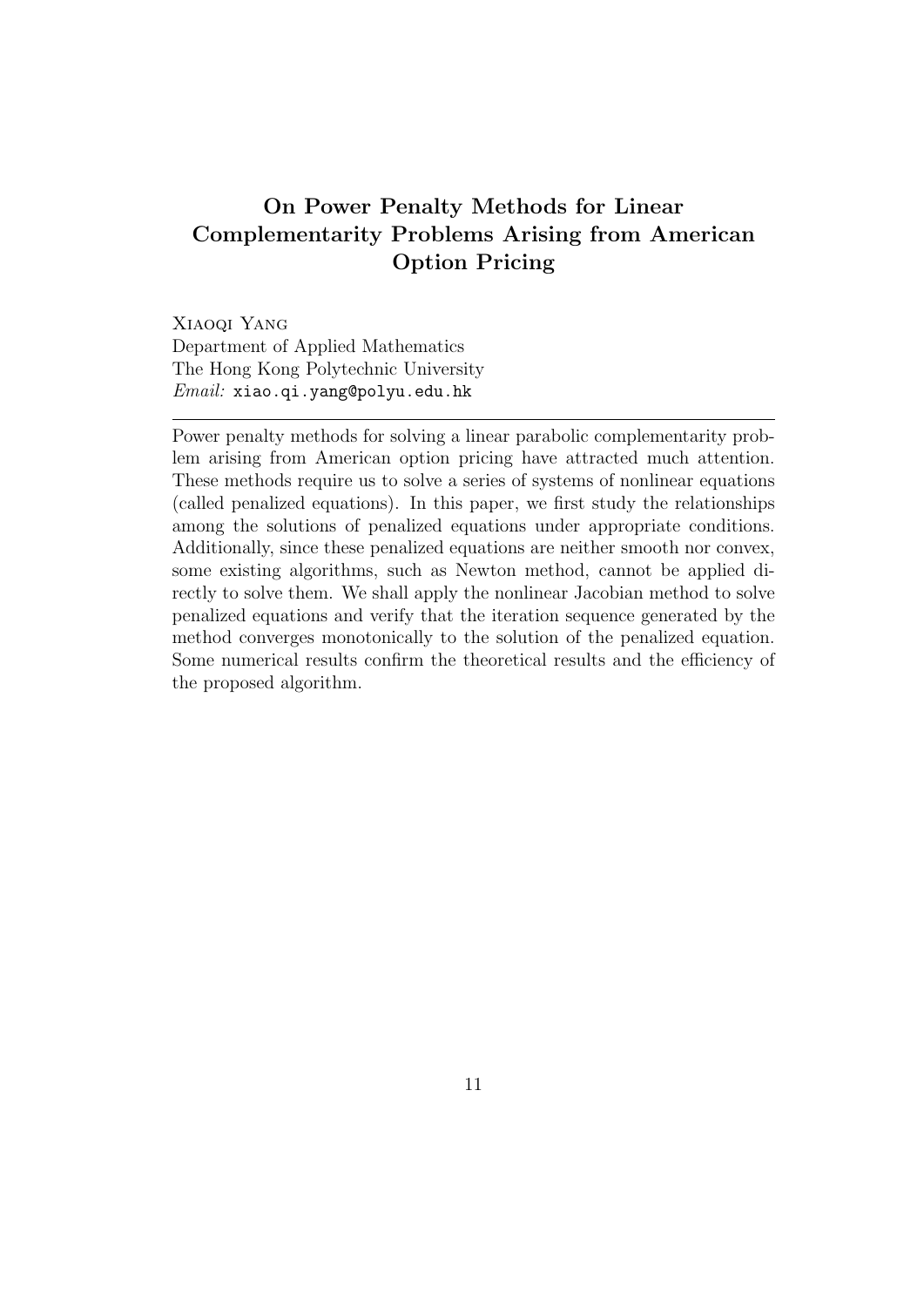### On the Linear Convergence Rate of a Generalized Proximal Point Algorithm

Xiaoming Yuan Department of Mathematics Hong Kong Baptist University Email: xmyuan@hkbu.edu.hk

The proximal point algorithm (PPA) has been well studied in the literature. In particular, its linear convergence rate has been studied by Rockafellar in 1976 under certain condition. We consider a generalized PPA in the generic setting of finding a zero point of a maximal monotone operator, and show that the condition proposed by Rockafellar can also sufficiently ensure the linear convergence rate for this generalized PPA. Both the exact and inexact versions of this generalized PPA are discussed. The motivation to consider this generalized PPA is that it includes as special cases the relaxed versions of some splitting methods that are originated from PPA. Thus, linear convergence results of this generalized PPA can be used to better understand the convergence of some widely usedalgorithms in the literature. We focus on the particular convex minimization context and specify Rockafellar's condition to see how to ensure the linear convergence rate for some efficient numerical schemes, including the classical augmented Lagrangian method proposed by Hensen and Powell in 1969 and its relaxed version, the original alternating direction method of multipliers (ADMM) by Glowinski and Marrocco in 1975 and its relaxed version (i.e., the generalized ADMM by Eckstein and Bertsekas in 1992). Some refined conditions weaker than existing ones are proposed in these particular contexts.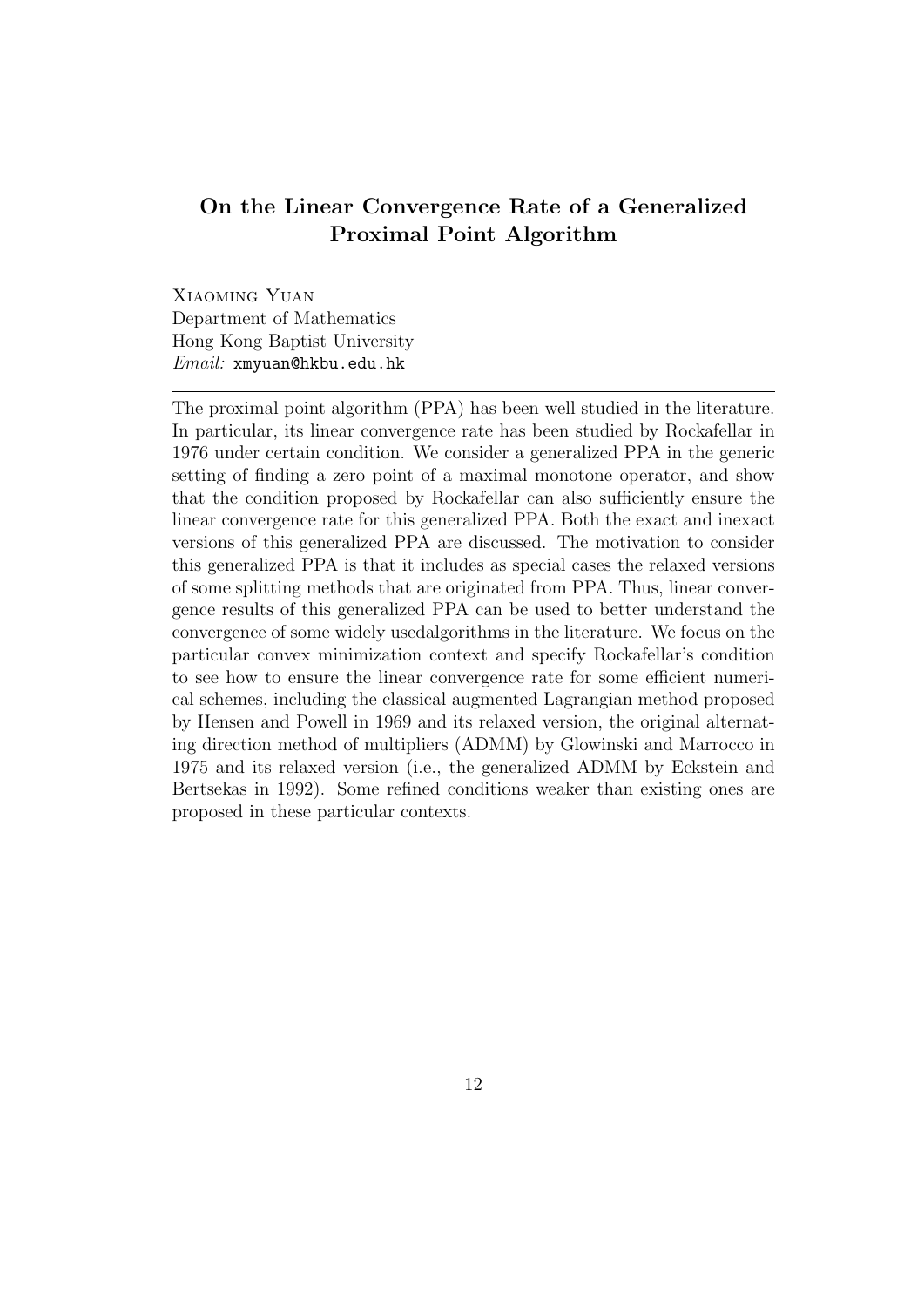#### Sparse Solutions of Linear Complementarity Problems

Shuhuang Xiang School of Mathematics and Statistics Central South University, China Email: xiangsh@csu.edu.cn

We consider the characterization and computation of sparse solutions and least-p-norm  $(0 < p < 1)$  solutions of the linear complementarity problems  $LCP(q, M)$ . We show that the number of non-zero entries of any least-pnorm solution of the  $LCP(q, M)$  is less than or equal to the rank of M for any arbitrary matrix M and any number  $p \in (0,1)$ , and there is  $\bar{p} \in (0,1)$ such that all least-p-norm solutions for  $p \in (0, \bar{p})$  are sparse solutions. Moreover, we provide conditions on M such that a sparse solution can be found by solving convex minimization.